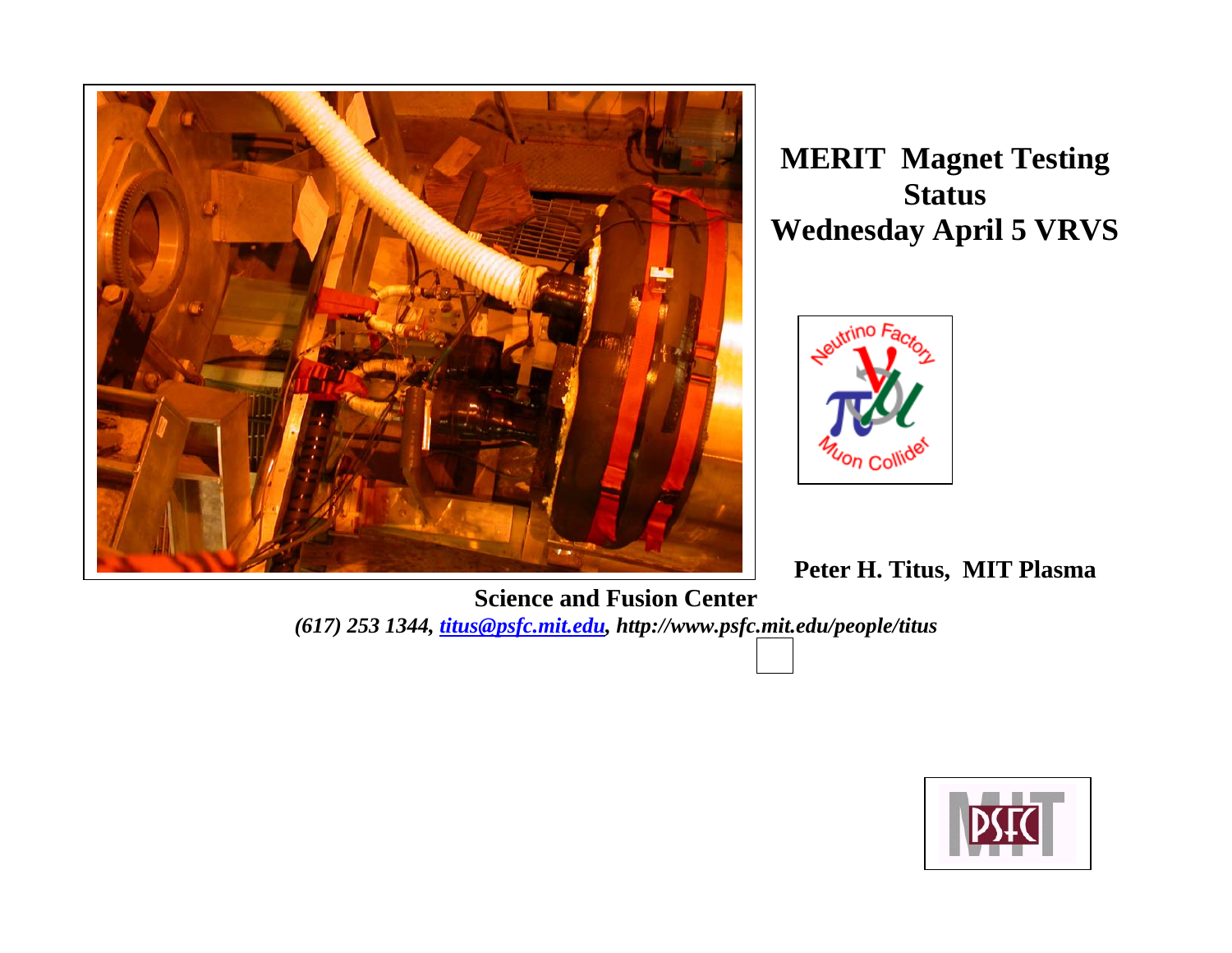## **View of Magnet during initial coolown**





```
Magnet prior to 15T pulse
```
N<sub>2</sub> gas duct is not insulated, and frosts up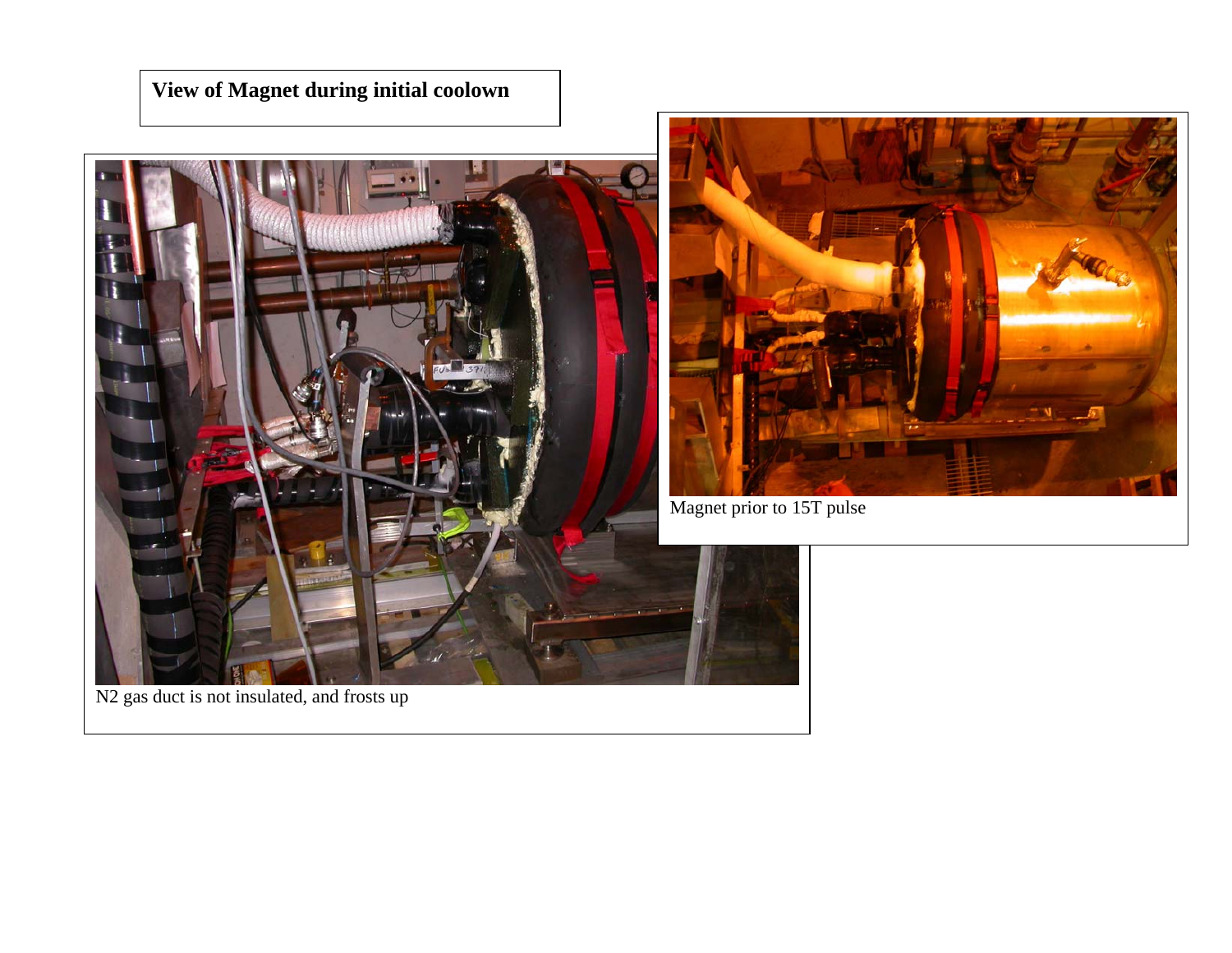

**Jumper Connection Mods** 

**Made before high current shots**.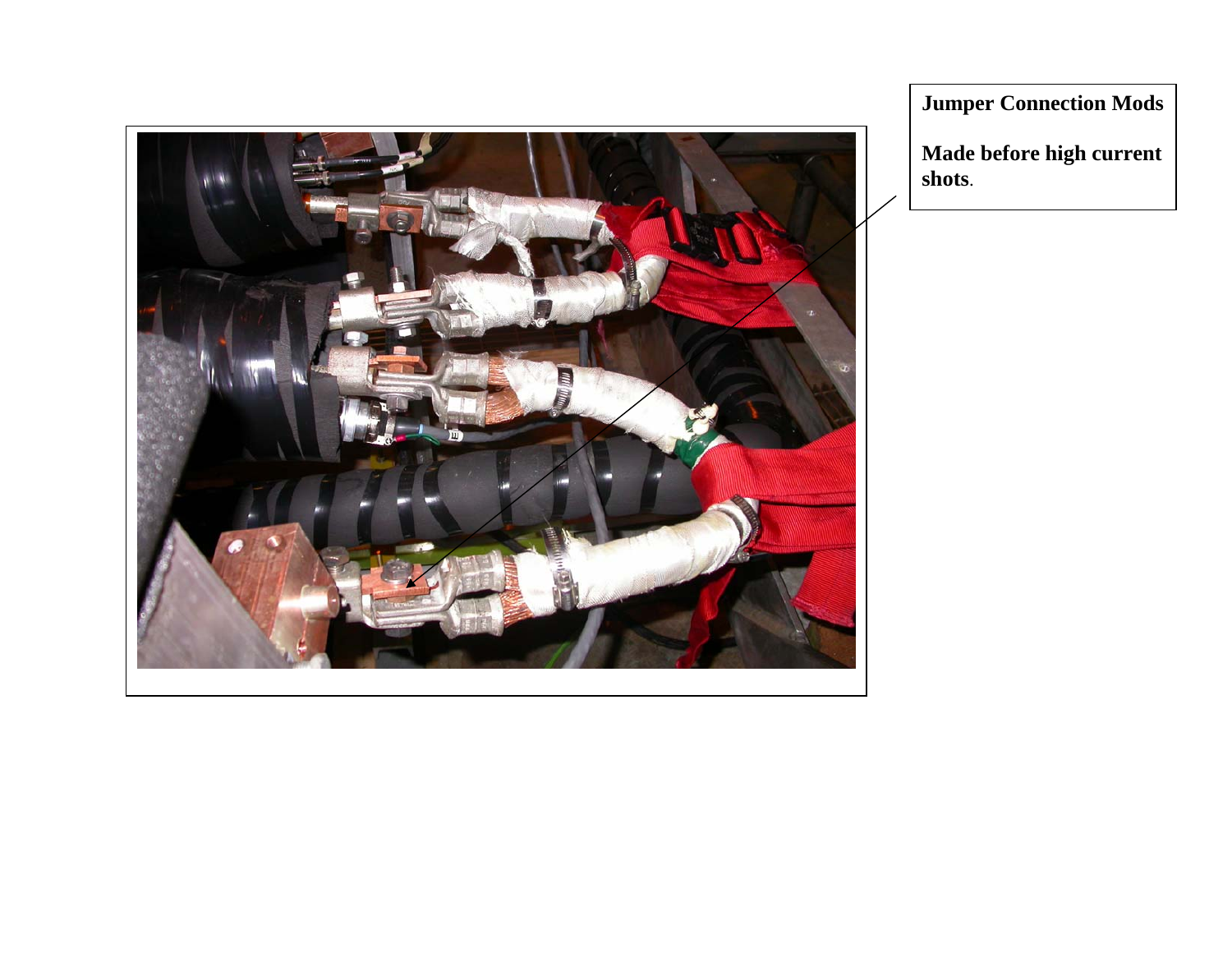## **The 15T run with the MERIT magnet, Began Friday March 24**

Tuesday we pulsed the magnet with the high voltage taps and at LN2 temperatures. We did .6 and 1.0 T shots

Wednesday we had a 3T and a 7 Tesla shot in the morning and two additional 7T shots in the afternoon.

Thursday March 30 we had a number of shots used to diagnose a maldistribution of current in the converters. We had one 10T shot that tripped on a control fault, Then a 15 T shot, and we finished the day with a 7T shot. Stray field measurements were made for the 10 and 15T shots and benchmarked well with the calculations of the stray field in the test procedure. The 10 and 15T shots began at around 80 to 85K.



Thursday The cold end of the magnet. We had the bore heater off, Jumpers were not insulated.

| <b>Monday March 27</b>       |                                               |                              |                                                           |                                                              |                                      |
|------------------------------|-----------------------------------------------|------------------------------|-----------------------------------------------------------|--------------------------------------------------------------|--------------------------------------|
| Seg 1<br>volt<br>Ohm<br>degK | $\operatorname{Seg} 2$<br>volt<br>Ohm<br>degK | Seg 3<br>volt<br>Ohm<br>degK | <b>Total</b><br>Voltage<br><b>Across</b><br><b>Magnet</b> | <b>Magnet</b><br><b>Current</b><br>(Amps)<br><b>PS Meter</b> | <b>Ave Mag</b><br><b>Temp</b><br>(K) |
| 1.94<br>.051<br>175          | 3.25<br>.0592<br>125                          | 4.55<br>.1197<br>175         | 9.74                                                      | 38                                                           | 170                                  |
| 2.38<br>.0793<br>280         | 3.71<br>.1236<br>255                          | 3.49<br>.1633<br>225         | 9.59                                                      | 30                                                           | 210                                  |
| 3.25<br>.0625<br>200         | 3.87<br>.0744<br>170                          | 2.46<br>.0473<br><b>100</b>  | 9.57                                                      | 52                                                           | 135                                  |
| 1.94                         | 3.19                                          | 4.49                         | 9.63                                                      | 37                                                           | 175                                  |

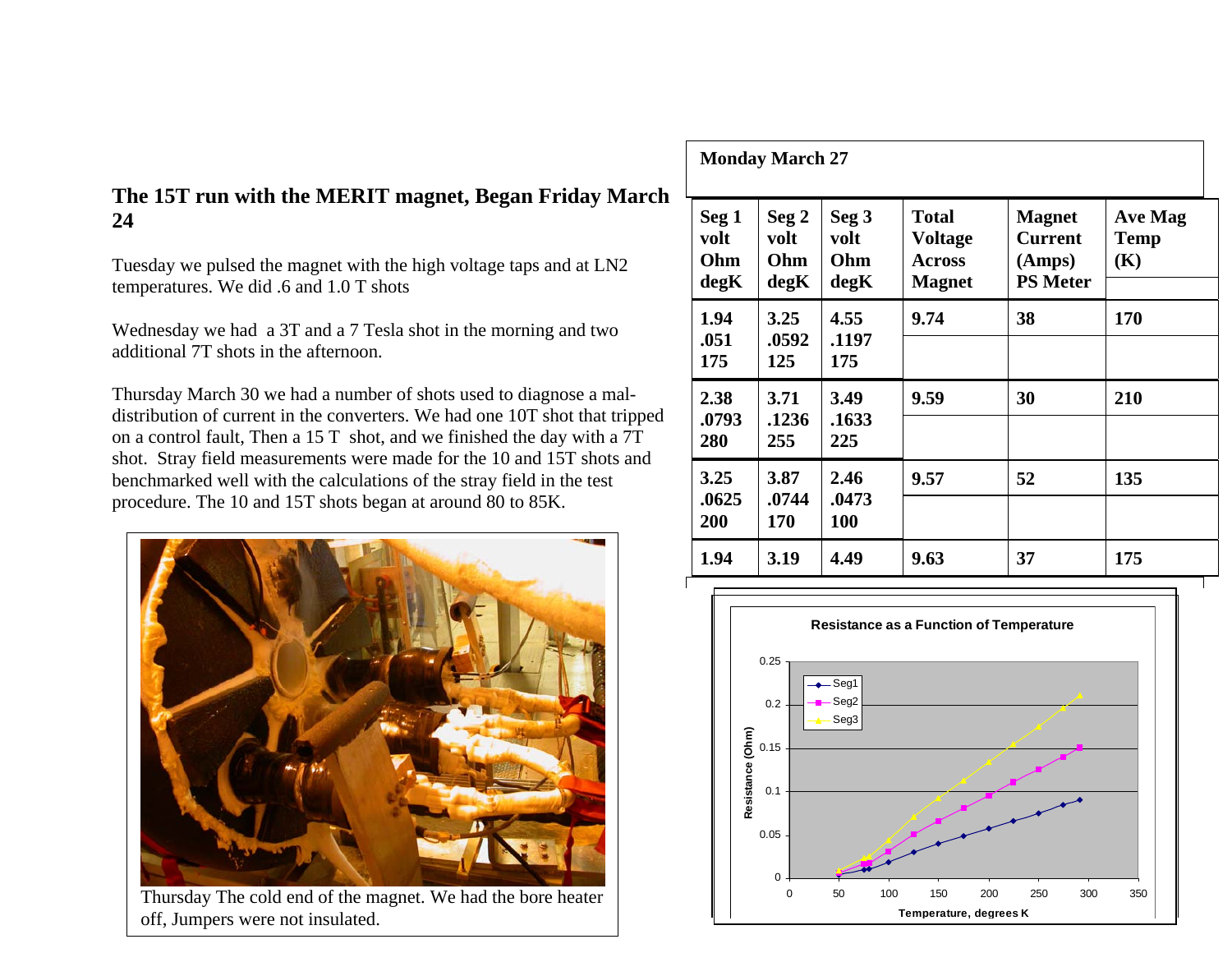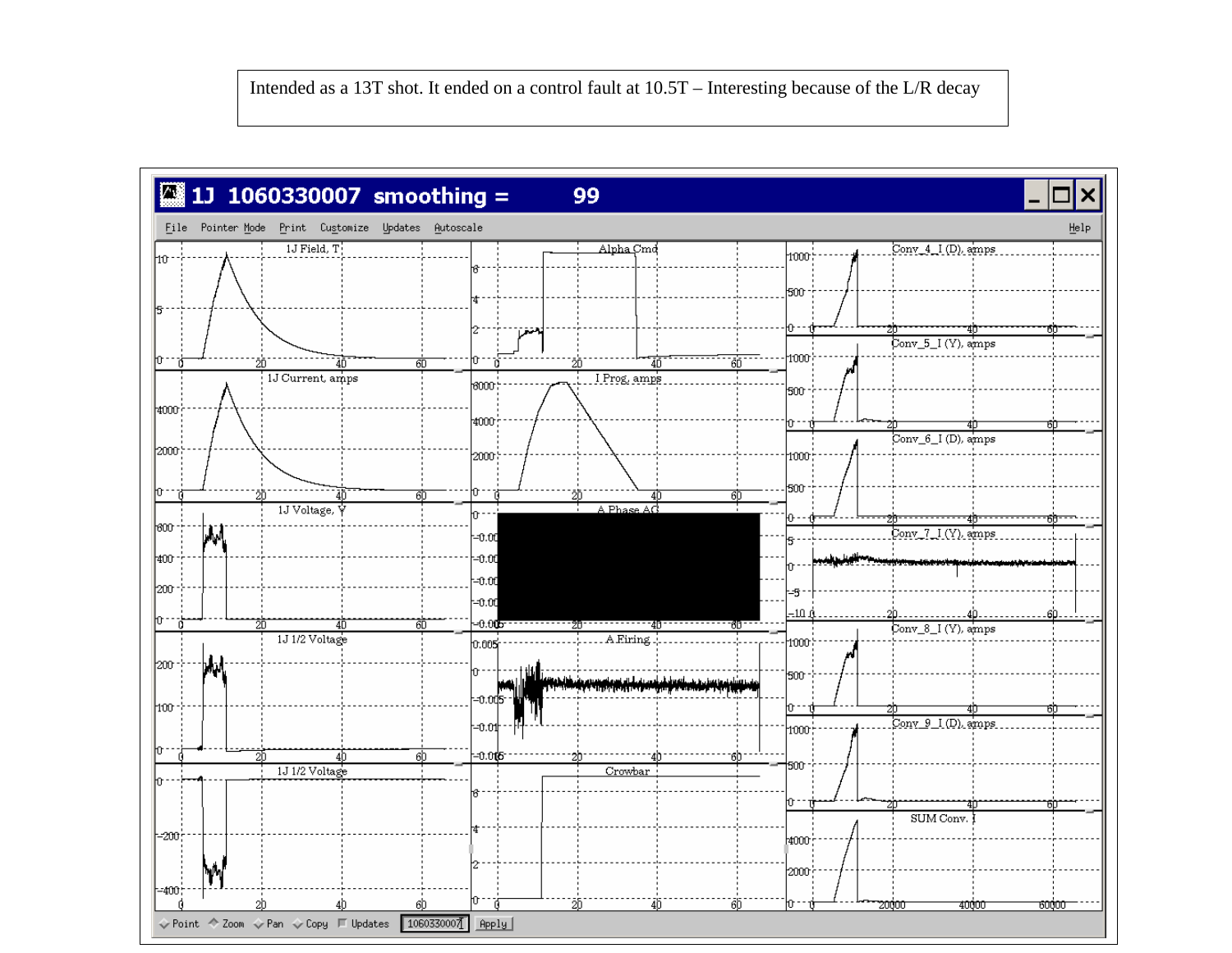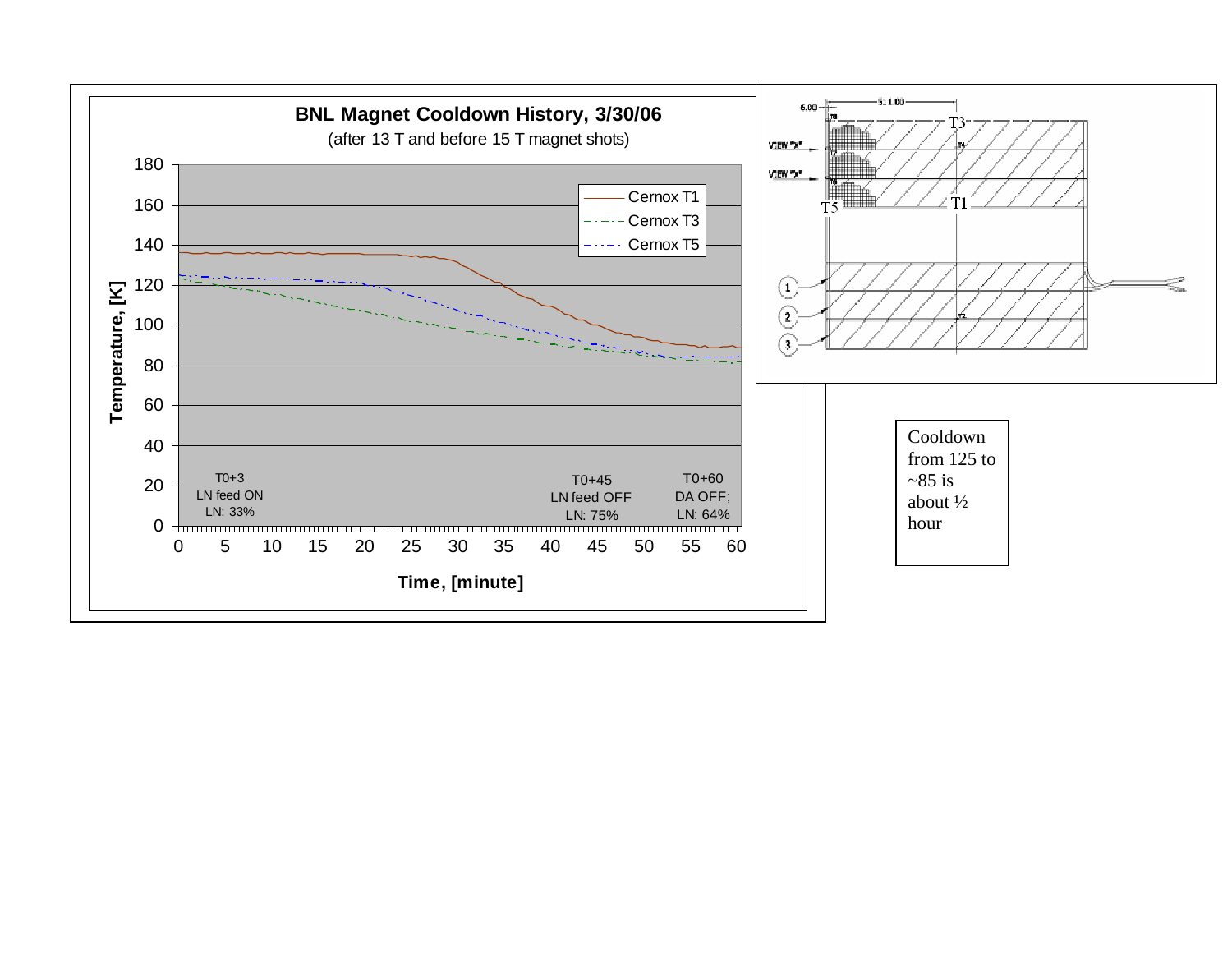## $11 1060330008$  smoothing =





99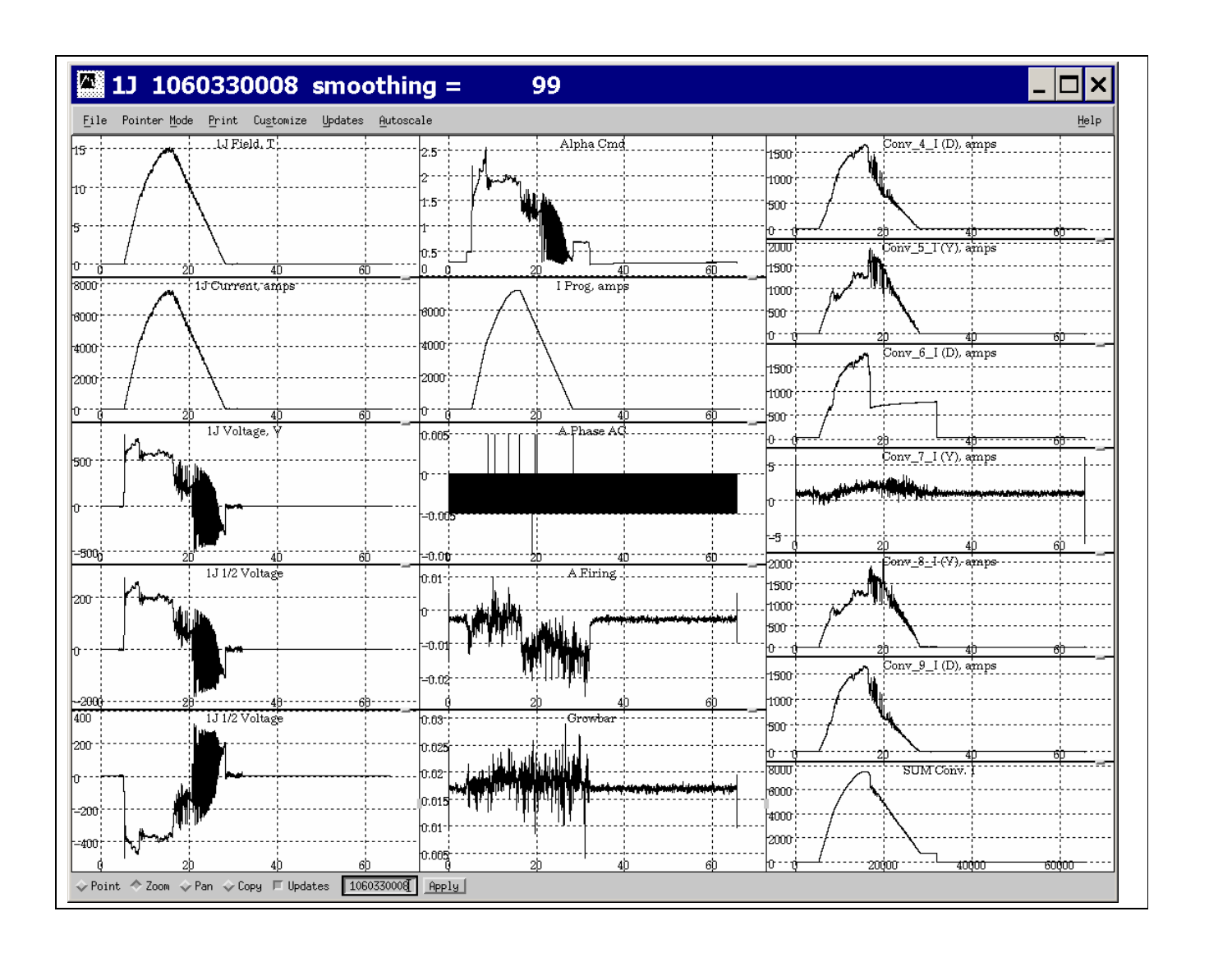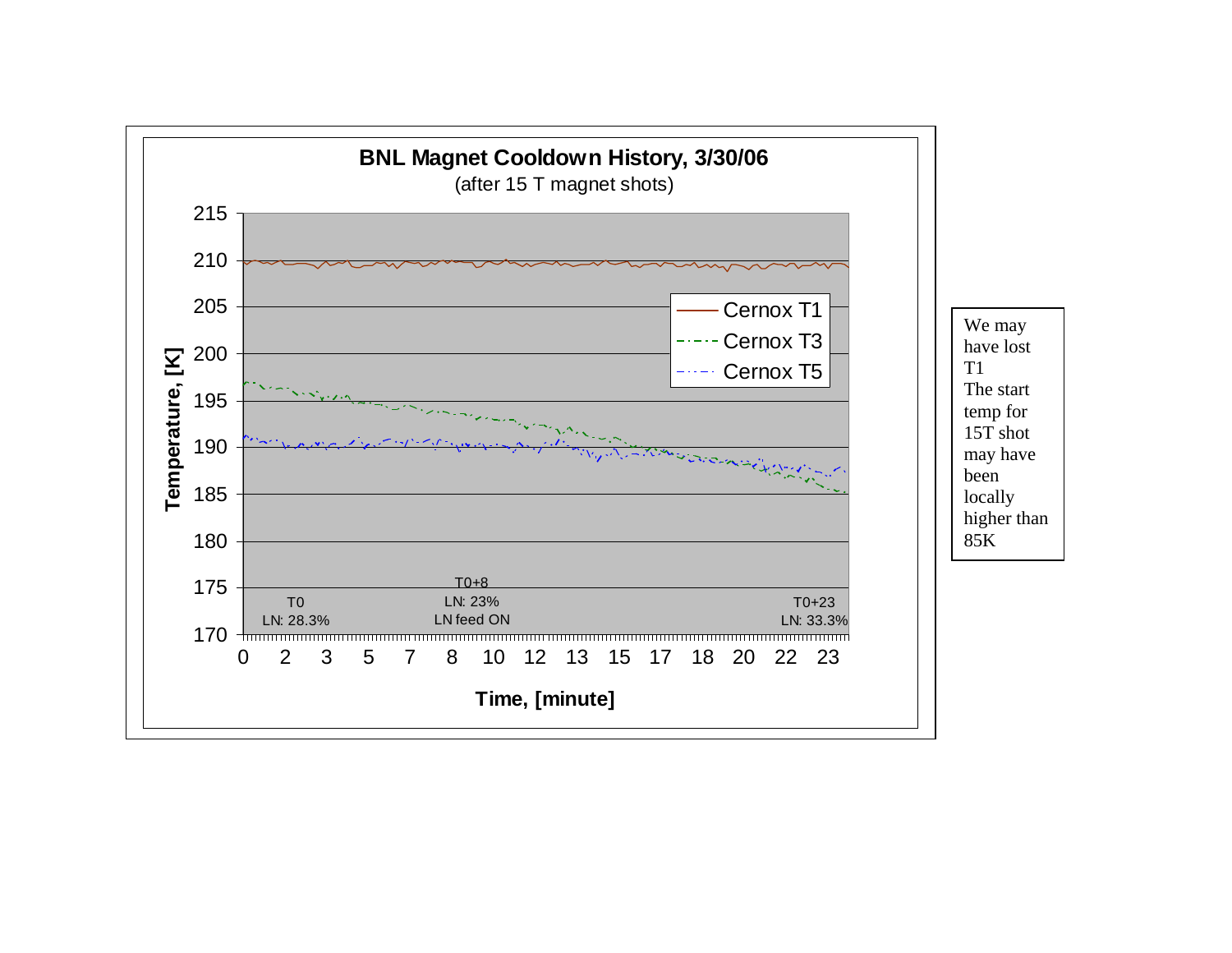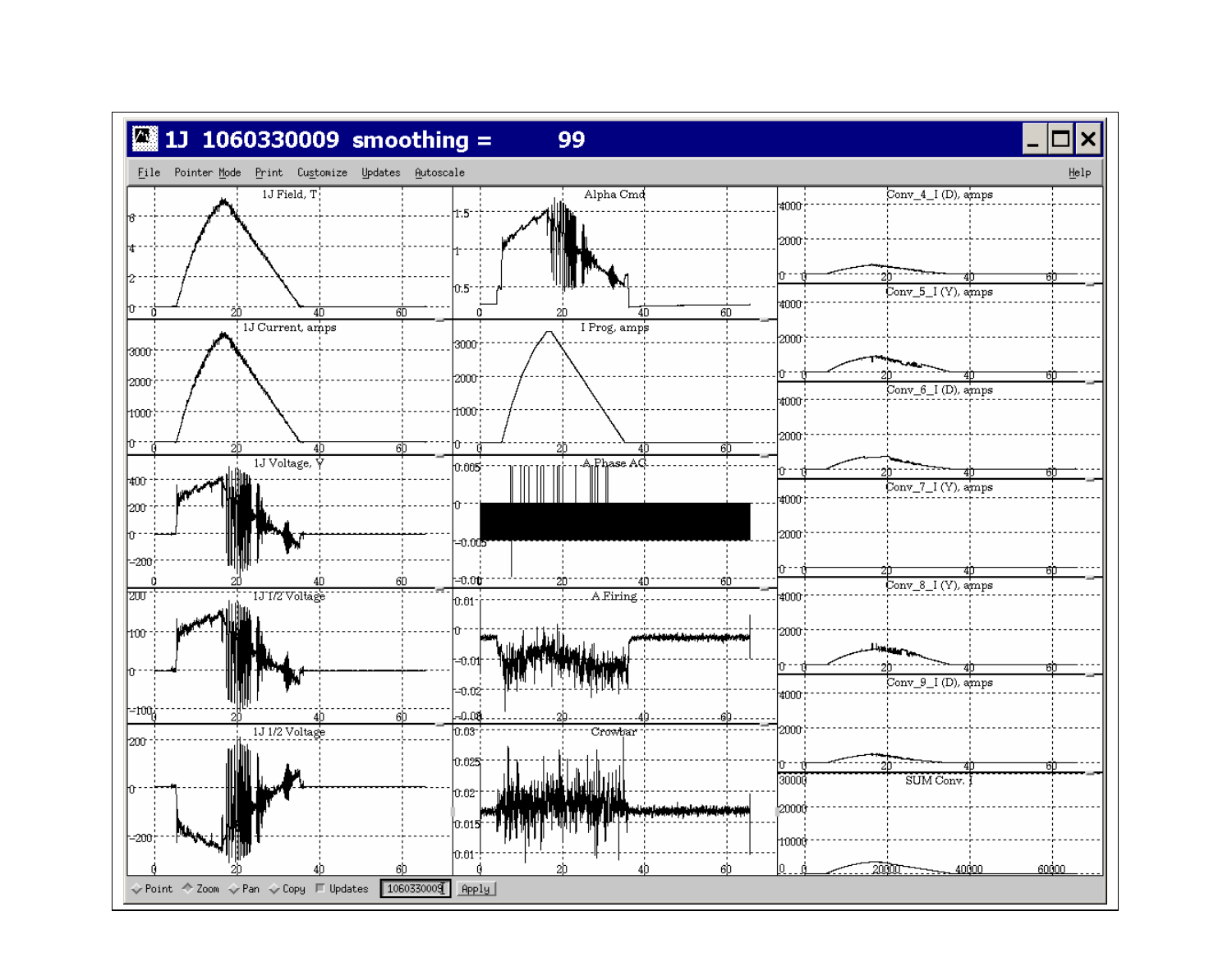use a small 150 W heater that I have running at about 40% power at the terminal end of the bore. It covers around 75% of the circumference, and warms about 25% of the length of the bore. It actually covers only about 4 inches of the length that it is heating. It is a silicon type heater. Another in the middle and another at the dished head end should solve the problem. With three separate ones, you can control the temperature distribution.

At 08:00 AM 3/31/2006 -0500, you wrote: >Dave: when you get a chance, could you check the vacuum level in the >BNL magnet.

Pete The pressure is 50 mtorr. Dave

**Condition of the Bore April 4 2006**